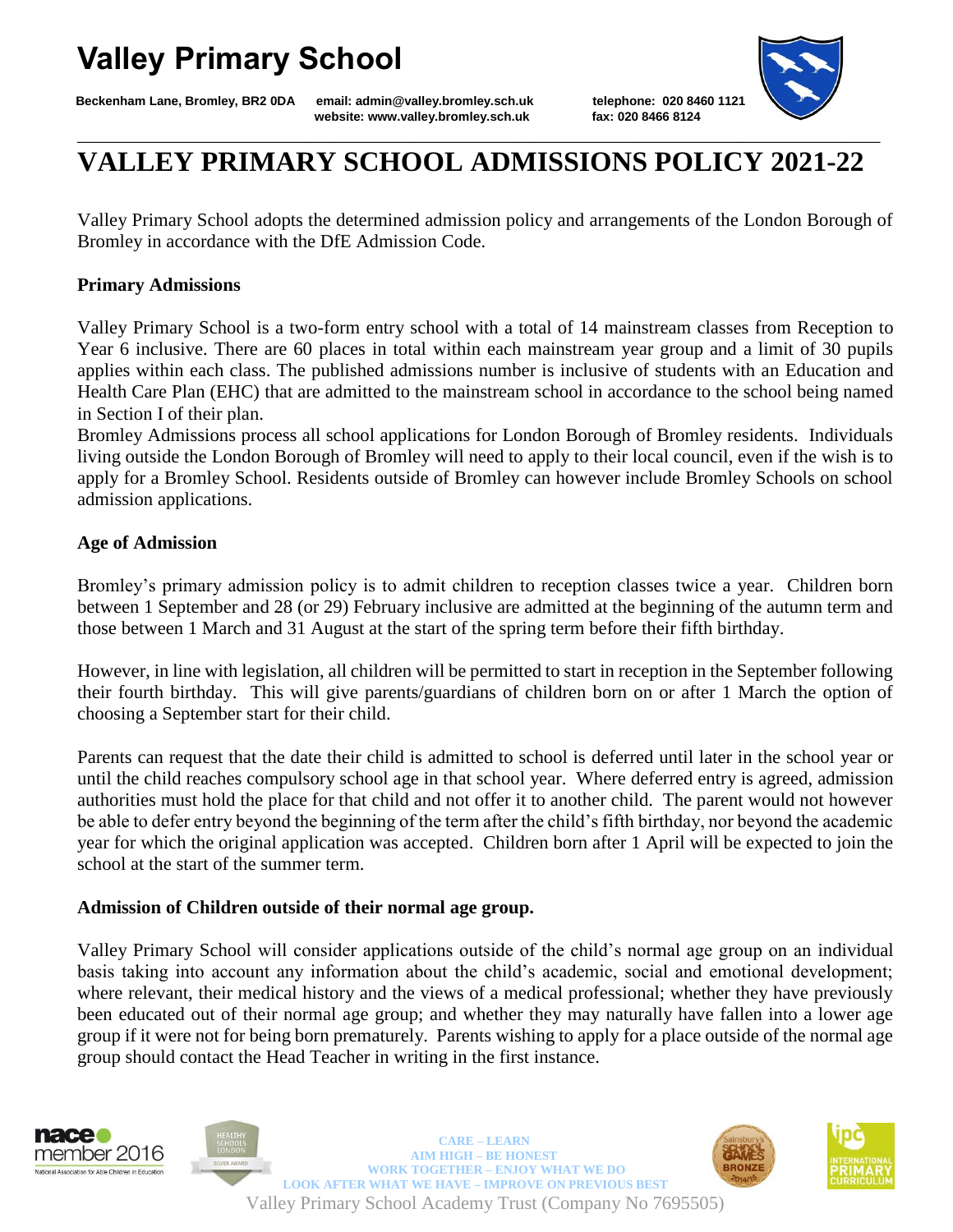# **Admission of Summer Born Children outside of their Normal Age Range**

Parents of summer born children may request that their child is admitted the following year outside of his or her normal age range into Reception Year instead of Year 1, however there is no automatic right to this. Any place already achieved for the child in reception year in the usual way cannot be deferred (i.e. held for that child) for the duration of that school year, and if deferral is agreed parents will need to re-apply for admission the following year.

Valley Primary School will make a decision, having taken into account the circumstances of each case, together with the opinion of the Head Teacher. Where the request is agreed by the academy, the application will be considered with all other applications in the usual way, applying the oversubscription criteria as necessary.

# **Children with an Education, Health and Care Plan.**

Children with an Education and Health Care Plan (EHC) are dealt with under a separate process by the Special Educational Needs team. The published admission number of all Bromley Schools is inclusive of students with an Education and Health and Care Plan (EHC) that are admitted to the school pursuant to the school being named in their EHC plan.

# **Application Procedure**

Application for admission to reception must be made in accordance with the published Primary Co-ordinated Admission Arrangements for each relevant year and will only be accepted from parents/guardians with proven parental responsibility. Change of parental responsibility, unless exceptional circumstances through a Court Order, will not be accepted during the co-ordinated admission process.

# **Oversubscription Criteria**

Where the school is oversubscribed, places will be allocated using the following criteria listed in order of priority:

- 1. A 'looked after child', or a child who was previously looked after but immediately following being looked after became subject to an adoption, residence, or special guardianship order. See note 1.
- 2. In exceptional circumstances there is discretion to admit children on the grounds of their, or a member of their family's, acute medical or social need for that particular school and who would not otherwise qualify for admission. The application must be supported by a letter from a hospital consultant, the special support service, social worker or similar professional, setting out the reasons why the school is the only one able to meet the child's needs, before an admission decision is made. Applications received without supporting documents will not be considered by the panel. The admission decision will be considered in consultation with teaching and medical professionals. Medical professionals provide advice on applications made under medical conditions and teaching professionals advise on applications made for social or special reasons. Supporting evidence must be provided by the closing date for applications.
- 3. Siblings: a child whose elder brother or sister, half-brother or half-sister, adopted brother or sister, step brother or sister is attending Valley Primary School at the time of proposed entry. In every case the child should be living in the same family unit at the same address.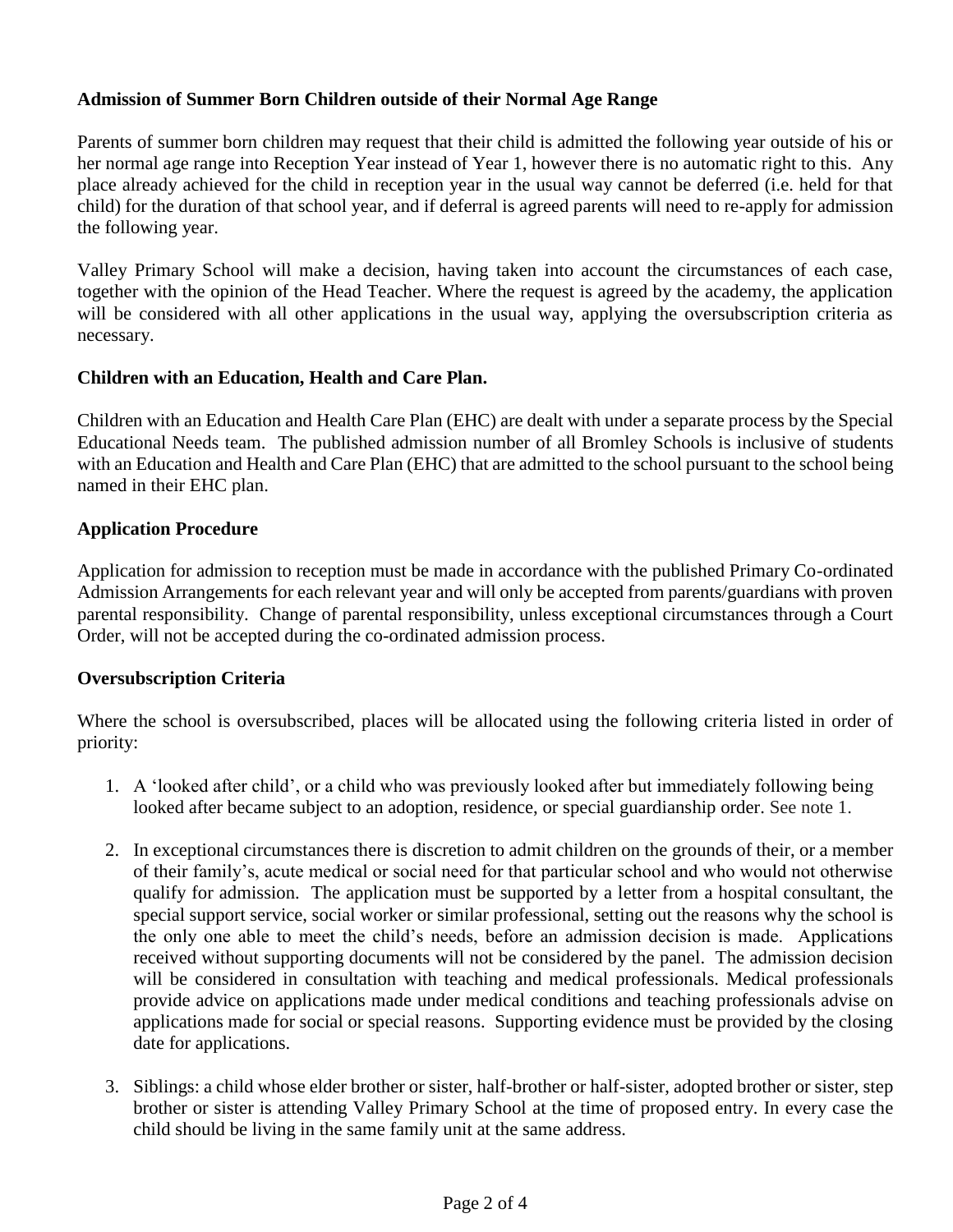4. Children of staff at Valley Primary School: Valley Primary School may give priority regarding oversubscription criteria to children of staff in either or both of the following circumstances:

(a) Where the member of teaching staff (those who have qualified teaching status) has been employed at Valley Primary School for two or more years at the time at which the application for admission to the school is made, and/or

- (b) The member of staff is recruited to fill a vacant post for which there is a demonstrable skill shortage.
- 5. Proximity: children who live nearest to the school when measured in a straight line from the front door of the home to the front door of the school's entrance using the Local Authority's computerised measuring system.

# **Notes**

1. A looked after child is a child who is (a) in the care of a local authority, or (b) being provided with accommodation by a local authority in the exercise of their social services functions (see the definition in Section 22(1) of the Children Act 1989) at the time of making an application to a school.

A previously looked after child means such children who were adopted (or subject to child arrangements orders or special guardianship orders) immediately following having been looked after and those children who appear to the admission authority to have been in state care outside of England and ceased to be in state care as a result of being adopted.

A child is regarded as having been in state care outside of England if they were in the care of or were accommodated by a public authority, a religious organisation, or any other provider of care whose sole or main purpose is to benefit society. (Amendment made in August 2021, to comply with the School Admissions Code 2021).

- 2. Sibling refers to brother or sister, half brother or sister, adopted brother or sister, step brother or sister, or the child of the parent/carer's partner, and in every case, the child must be living in the same family unit at the same address. The elder sibling must still be on roll at Valley Primary School when the younger child starts school.
- 3. "Home" being where the child normally resides as their only or principal residence. Addresses involved in child minding (professional or relatives) will not be considered. Parents will be asked to provide documentary evidence to confirm an address and parental responsibility. Change of parental responsibility, unless exceptional circumstances through a court order will not be accepted during the co-ordinated admission process. It is expected that the applicant and pupil will still be resident at the same address when the child starts school unless exceptional circumstances apply. Evidence may be required to confirm the applicant is still living at the application address on National Offer Day and when starting at the offered school. Places may be withdrawn if address details do not match the information given on the application. Changes of address after offers have been made will be investigated and applications will be reconsidered on the basis of the new home address. If the offer was made under the proximity criterion and the new address falls outside of the offered distance of a school with a waiting list, the offer may be rescinded.

Changes of address within the 12 months prior to application require further supporting documents. Rental agreements must be 12 months or more and evidence may be required to confirm that all applicants are still living at the application address on National Offer Day and when starting at the offered school. Places may be withdrawn if address details do not match the information given